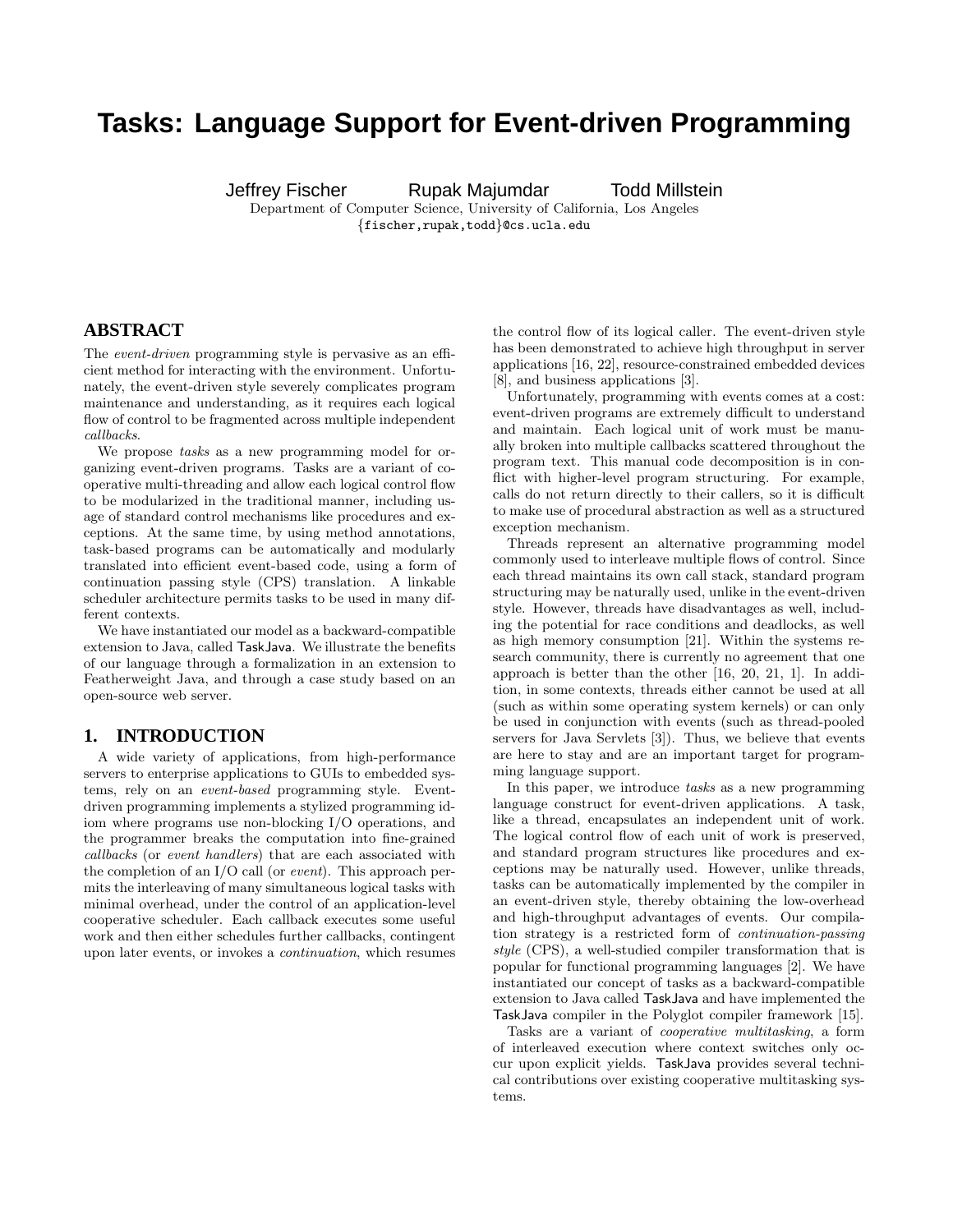- First, TaskJava's modular static type system tracks the set of methods whose execution might yield, requiring each to have a new async modifier. Aside from serving as useful documentation for clients, these annotations tell the compiler exactly where CPS translation is required (and where it is not). In contrast, existing systems must allow for yields anywhere, which requires either low-level stack manipulation (which is not possible in virtual machine-based languages), maintaining the stack on the heap, or copying the stack onto the heap as necessary.
- Second, TaskJava is scheduler-independent: TaskJava programs can be "linked" against any scheduler that provides the semantics of a new wait primitive, which yields control to the scheduler. This design permits the benefits of tasks to be accrued across multiple event domains (GUI events, web server events, etc.). Prior approaches are tied to a specific scheduler and notion of events.
- Finally, TaskJava properly handles the interactions of wait with Java language features including checked exceptions and method overriding, and TaskJava's implementation adheres to the constraints imposed by the Java virtual machine.

We evaluate TaskJava in two ways. First, we have formalized the language and its compilation strategy via CoreTask-Java (CTJ), a core language that extends Featherweight Java [11]. We provide a direct operational semantics for CTJ, whereby wait calls block until an appropriate event is signaled, as well as a translation relation from CTJ to Featherweight Java, which formalizes the continuation-passing transformation performed by the TaskJava compiler. We have proven CTJ's type system sound, and as corollaries of this property, we show that a well-typed CTJ program is guaranteed to avoid two significant classes of errors that may occur in event-driven programs, which we dub the *lost* continuation and lost exception problems.

The lost continuation problem occurs when a callback has an execution path in which the callback's continuation is neither invoked nor passed along to the next callback in the event chain. A lost continuation causes the intended sequential behavior of the program to be broken, often producing errors that are difficult to trace to their source. The lost exception problem occurs when an exceptional condition produced by a callback is not properly handled by the subsequent continuation, potentially causing the program to crash or continue executing in undefined ways.

Second, to evaluate TaskJava's benefits in practice, we extended Fizmez [4], an open source web server, to use interleaved computation. We implemented two versions: one using a manual event-driven style and the other using Task-Java. The TaskJava version maintains the same structure as the original web server, while the event-driven version requires its logic to be fragmented across many callback classes, obscuring the control flow. At the same time, the TaskJava version pays only a modest performance penalty versus the hand-coded one.

While many of the ingredients of our approach have been present in the programming languages literature, we believe that our design and implementation of TaskJava shows how these techniques can be combined effectively to provide demonstrable benefits in an important class of systems applications.

The rest of the paper is organized as follows. In sec-

tion 2, we informally present tasks and TaskJava by example and contrast with event-driven programs. In section 3, we describe the CoreTaskJava formalisms. In section 4 we overview the implementation of the TaskJava compiler, and in section 5 we discuss our web server case study. We then survey related work in section 6 and conclude in section 7.

### **2. PROGRAMMING WITH TASKS**

### **2.1 Event-driven Programming**

The event-driven programming style is frequently used in server programming in conjunction with *non-blocking I/O*. Non-blocking I/O libraries (such as Java's NIO package) permit input/output operations to be scheduled so that they do not block inside the operating system. Thus, independent requests can be executed in an overlapping fashion without preemptive multi-threading.

Non-blocking I/O libraries generally provide two types of calls. First, a selection call permits waiting for one or more channels/sockets to be ready for a new request. Examples include the Unix select call and the Selector.select method in Java's NIO package. Second, calls are provided to initiate the actual I/O operations (e.g., read and write) once the associated channel has become ready. Unlike a standard blocking read or write request, non-blocking read and write calls generally complete only the portion of a request that can be accomplished without blocking.

Selection calls are usually incorporated into a user-defined scheduler framework. Rather than calling the selection API directly, clients of the scheduler *register* to receive notification when the state of a given channel/socket changes. The scheduler then calls the selection API on behalf of all clients, notifying clients of events via callbacks. The control logic of each client is broken across a series of these callbacks and thus is interleaved by the scheduler with the callbacks of the other clients. This approach permits independent activities to cooperatively share the process's CPU and I/O resources.

### **2.2 Event-driven Writer**

Figure 1 shows a simple program fragment, written in an event-driven style, which sends a buffer of data on a nonblocking channel. Writer's run method first obtains the data to be written (not shown), which is stored in a buffer buf. The method then calls Scheduler.register, which registers a callback to be invoked upon a write-ready or error event on the channel ch. The run method returns immediately after the register call — execution of this logical control flow must be resumed by the scheduler.

When an event occurs on channel ch, the scheduler invokes the run method of the callback it was given (an instance of WriteReadyCB). This method performs a write on the channel and then checks to see if more data needs to be written. If so, the callback re-registers itself with the scheduler. Otherwise, it calls the continuation method restOfRun on the original Writer object, which resumes the logical control flow. If an error event is returned by the scheduler, the callback prints an error message. Since no callback is registered or continuation method invoked, the logical control flow is effectively terminated in that case.

Even this simple example illustrates the violence that the event-driven style does to a program's natural flow of control. The code in restOfRun logically follows the buffer write, but they must be unnaturally separated because of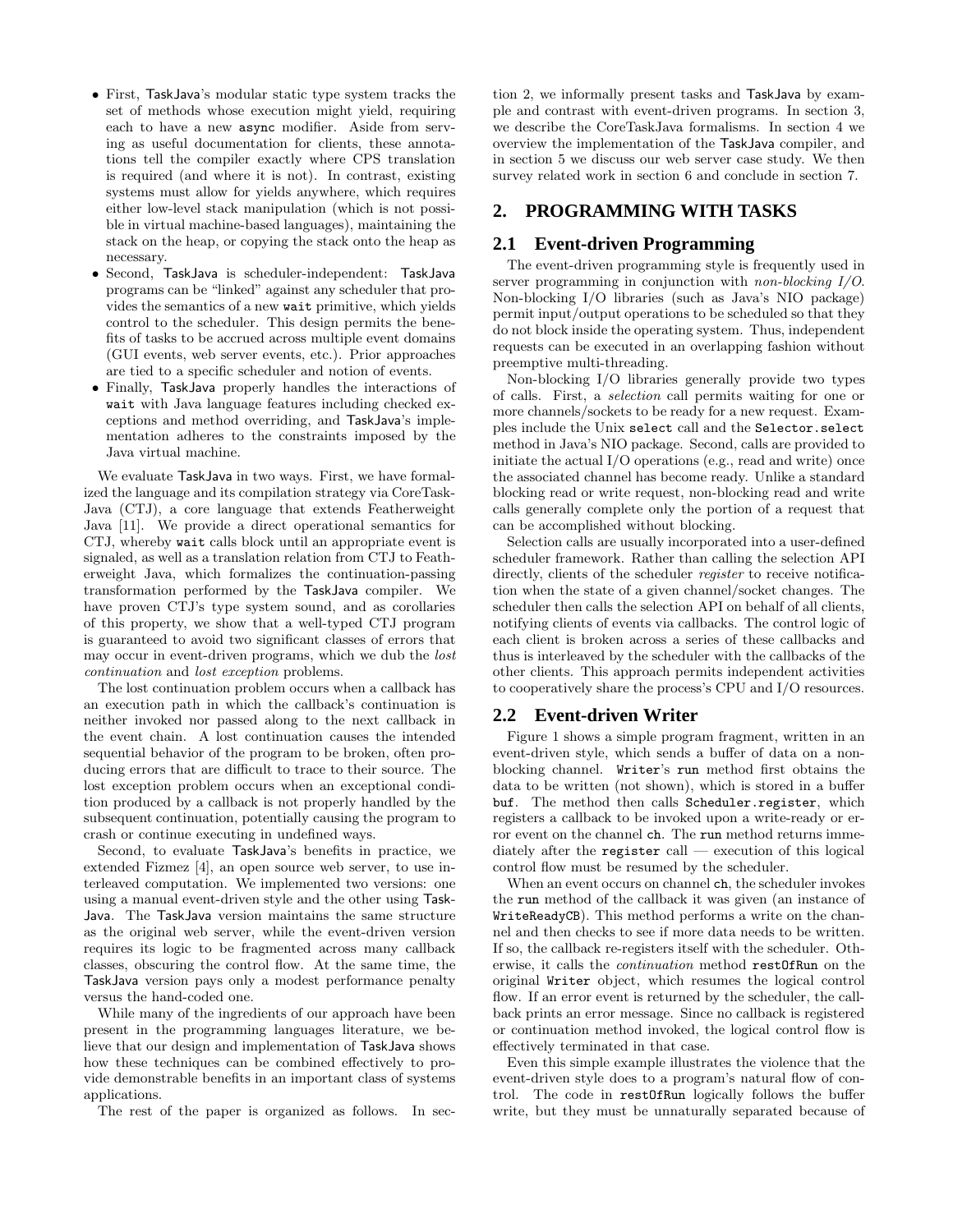```
01 public class Writer {<br>02 ByteChannel ch:
     ByteChannel ch;
0304 /* The main body of our task */
05 public void run() {
06 // get the data to write<br>07 ByteBuffer buf = ...:
       ByteBuffer buf = \dots;08 /* wait for channel to be ready */
09 Scheduler.register(ch, Event.WRITE RDY EVT,
10 Event.ERR EVT,
11 new WriteReadyCB(ch, buf, this));
12 }
13 /* After the write has completed, we continue with what 14 we were doing. The event-driven style forces this
        we were doing. The event-driven style forces this
15 in a separate method. */<br>16 public void rest0fRun() {...
16 public void restOfRun() \{ \ldots \}<br>17 /* Callback which does the wr
     /* Callback which does the write and then registers
18 itself if there still is data left */
19 class WriteReadyCB implements Callback {
20
21 public WriteReadyCB(ByteChannel ch, ByteBuffer buf,<br>22 WriteTask caller) {...}
                             WriteTask caller) \{... \}23 public void run(Event e) {
24 switch (e.type()) {
25 case Event.WRITE RDY EVT:
26 ch.write(buf);<br>27 if (buf.hasRem.
            if (buf.hasRemaining())
28 Scheduler.register(ch, Event.WRITE RDY EVT,
29 Event.ERR_EVT, this);<br>30 else caller.rest0fRun():
            else caller.restOfRun();
31 break;
32 default:
33 System.out.println(e.toString());
34 } } } }
```
#### Figure 1: Implementation of an event-driven writer

the intervening event registration. Similarly, performing the buffer write conceptually involves a loop that writes to the channel until the entire buffer has been written. In WriteReadyCB.run, this loop must be unnaturally simulated by having the callback re-register itself repeatedly.

Without care, it is easy for a programmer to introduce errors that go undetected. For example, if the call to restOfRun is accidentally omitted on line 30, then Writer's control flow will never be resumed after the write. If the re-registration on line 28 is omitted, the write will not even be completed. These are examples of lost continuation problems.

### **2.3 Task-based Writer**

Figure 2 shows a TaskJava implementation of the same program fragment. The class WriterTask is declared as a task by implementing the Task interface. Tasks are the unit of concurrency in TaskJava, serving a role similar to that of a thread in multi-threaded systems. Instances of a task may be created by using the spawn keyword, which is followed by a call to one of the task's constructors (e.g., spawn) WriterTask()). A spawn causes a new instance of the task to be created and schedules the instance's run method for execution.

The logical control flow of our writer is now entirely encapsulated in WriterTask's run method. The register call from Writer is replaced with a wait call, which conceptually blocks until one of the requested events has occurred, returning that event. In this way, explicit callback func-

```
35 public class WriterTask implements Task {
     ByteChannel ch; ...
37 /* The main body of our task */
38 public void run() {
39 // get the data to write
40 ByteBuffer buf = ...;<br>41 // write the buffer
       // write the buffer
42 do {
43 Event e =
44 Scheduler.wait(ch, Event.WRITE_RDY_EVT,<br>45 Event.ERR_EVT);
                             Event.ERR_EVT);
46 switch (e.type()) {
47 case Event.WRITE_RDY_EVT:<br>48 ch.write(buf):
            ch.write(buf);
49 break;<br>50 default
           default:
51 System.out.println(e.toString());
52 return;
53 }
        54 } while (buf.hasRemaining())
55 /* the write is completed, so continue<br>56 with the rest of the method */with the rest of the method */57
58 } }
```
Figure 2: Implementation of the writer in TaskJava

tions are not needed, so the code need not be unnaturally fragmented across multiple methods (e.g., restOfRun). Similarly, the logic of the buffer write can be implemented using an ordinary do-while loop.

The ability to use traditional program structures to express the control flow of a task avoids the lost continuation problem. The programmer need not manually ensure that the appropriate callback is registered or continuation method is invoked on each path. This work is done by the TaskJava compiler, which translates the WriterTask into a continuation-passing style that is very similar to the Writer code in figure 1. In particular, wait calls are translated to register calls, and the portion of the run method after the wait call is placed in a separate continuation method.

TaskJava allows programmers to define their own scheduler class, their own event type and implementations, and their own type of event "tags" (e.g., WRITE RDY EVT). As long as the scheduler defines a register method for event registrations, TaskJava allows the scheduler to be treated as if it has a corresponding wait method. This approach allows existing scheduler frameworks to obtain the benefits of TaskJava without any modification. For example, the scheduler used in the manual version in figure 1 may be reused in figure 2. This approach also allows multiple scheduler frameworks to be used in the same program.

### **2.4 Asynchronous Methods**

The TaskJava implementation of our writer also naturally supports procedural abstraction. For example, figure 3 shows a refactoring of our task whereby the code to write the buffer is encapsulated in its own method, allowing that code to be easily used by multiple clients. Implementing this write method in the manual event-driven version of the code would be much more unwieldy, because event-driven programming breaks the standard call-return discipline. To return control back to caller, therefore, such a write method would have to take an explicit continuation argument to be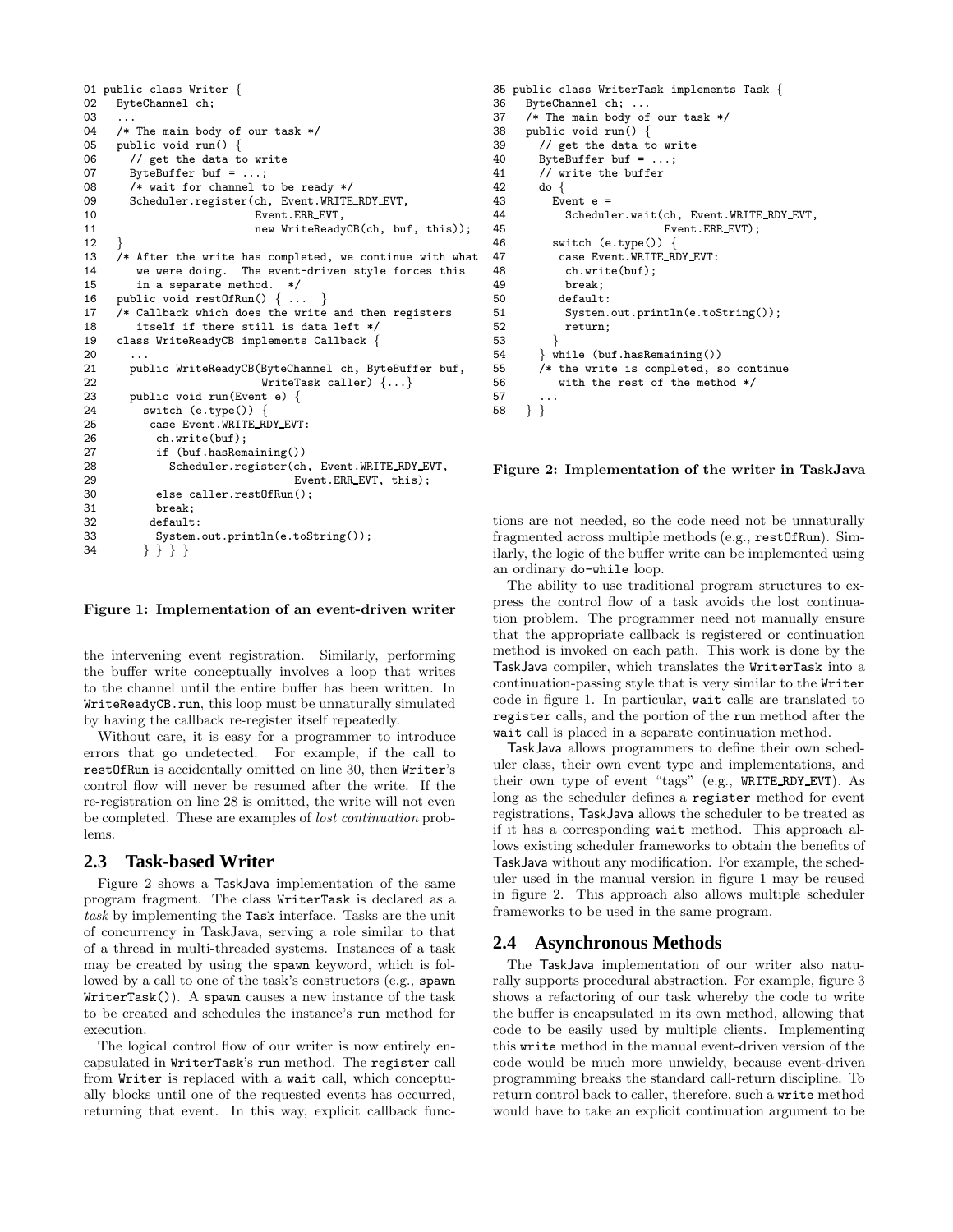```
59 public class WriterTask implements Task{60} ByteChannel ch: ...
     ByteChannel ch; ...
61 /* The main body of our task */
62 public void run() {
63 // get the data to write
64 ByteBuffer buf = ...;<br>65 try {
       try \{66 write(ch, buf);
67 } catch (IOException e) {
68 System.out.println(e.getMessage());
69 }
70 }
71 public async void write(ByteChannel ch, ByteBuffer b)<br>72 throws IOException {
       throws IOException {
73 do {
74 Event e = Scheduler.wait(ch, Event.WRITE_RDY_EVT,<br>75 Event.ERR_EVT):
75 Event.ERR_EVT);<br>76 switch (e.tvpe()) {
76 switch (e.type()) {<br>77 case Event.WRITE_R
77 case Event.WRITE_RDY_EVT:<br>78 ch.write(buf);
            ch.write(buf);
79 break;<br>80 default
           default:
81 throw new IOException(e.toString());
82 } } while (buf.hasRemaining())
83 } }
```
Figure 3: Use of asynchronous methods in TaskJava

called upon completion of the write.

Figure 3 also shows that tasks are compatible with regular Java exception handling. The write method throws an IOException when an error event is signaled, allowing its caller to handle the error as appropriate. As in Java, the TaskJava compiler ensures that all (checked) exceptions are caught. In contrast, a manual event-driven version of the write method would have to signal the error to its caller in an ad hoc manner, for example by setting a flag or invoking a special error continuation method. This approach is tedious and loses the static assurance that all exceptions are caught, resulting in the potential for lost exception problems at run time.

Methods that directly or transitively invoke wait, like our write method, are called asynchronous methods. Such methods (other than a task's distinguished run method) must have the async modifier. To programmers, this modifier indicates that the method has the potential to block. To the TaskJava compiler, this modifier indicates that the method must be translated into continuation-passing style.

Asynchronous methods, like regular Java methods, interact naturally with inheritance. For example, a subclass of WriterTask can override the write method to support a different or enhanced algorithm for writing a buffer. Making the same change to the Writer class in figure 1 is less natural due to the fragmentation inherent in the event-driven style. For example, modifications to the logic for writing the buffer would require a new subclass of the WriteReadyCB callback class, and this modification then requires a new subclass of Writer whose run method creates the new kind of callback.

### **3. FORMALIZING TASKS**

We formalize TaskJava and prove our theorems in a core calculus extending Featherweight Java (FJ) [11]. We do this in two steps: first, we define  $FJ^+$ , an extension to FJ with exceptions and a built-in set datatype; second, we define

CoreTaskJava (CTJ), which extends  $FJ^+$  with support for tasks and events. This section overviews our formalism and associated metatheory; full details are available in a companion technical report [6].

### **3.1 FJ**<sup>+</sup>

The syntax of  $FJ^+$  is described in Figure 4. An  $FJ^+$  program consists of a class table mapping class names to classes, and an initial expression. As in FJ, the notation  $\bar{D}$  denotes a sequence of elements from domain D. A class consists of a list of fields, a constructor, and a list of methods. We assume there exist built-in classes Object and Throwable. The class Throwable is a subclass of Object and both have no fields and no methods. The metavariable C ranges over class names, f over field names, m over method names, and x over formal parameter names. An expression is either a formal, a field access, a method call, an object allocation, a type cast, a set, the throw of an exception, or a try expression. The only values are objects (instances of classes) and set values.

Exceptions have a significant impact on the semantics of TaskJava and our translation strategy. Thus, including them enables us to capture more of the issues that must be addressed by a full implementation. Sets are used extensively in our modeling of the event scheduler. The addition of firstclass set literals simplifies our notation without changing the semantics of our formalization.

Figure 5 shows the computation rules from the small-step operational semantics of  $FJ^+$ . The first three rules are taken directly from Featherweight Java and define the evaluation of fields, method calls, and constructors. Rule  $E-Set_1$  defines the computation of casts for set literals. Given a cast to Set $\langle T \rangle$ , where T is an element type, if the type of each element is a subtype of  $T$ , then the cast can be erased. The next seven rules define the semantics of nested throw expressions — the entire expression is replaced by the enclosed throw. This propagates exceptions up the dynamic evaluation context. Finally, rules  $E-Try<sub>1</sub>$ ,  $E-Try<sub>2</sub>$ , and  $E$ -Try<sup>3</sup> define the semantics of try..catch expressions. If the body of a try block evaluates to a non-exception value, the catch block is dropped. If the body of the try block evaluates to a caught exception, the catch block is evaluated. If the try block evaluates to an uncaught exception, the entire try..catch expression is replaced with a throw of the exception. The congruence rules for  $FJ^+$  are straightforward and may be found in the technical report.

For the static semantics, the typing judgment for expressions now has the form  $\Gamma \vdash e : T | \bar{\tau}$ , where  $\Gamma$  is a type environment as usual and  $\bar{\tau}$  is set of exception classes that may escape the expression. This set of exceptions is used by the rules in order to ensure that every method has an appropriate throws clause, as in Java. Also, the set of exception classes resulting from typechecking a program's initial expression must be empty. These checks ensure that all run-time exceptions are caught.

### **3.2 CoreTaskJava**

CoreTaskJava (CTJ) is a core calculus that extends  $FJ^+$ with support for event-driven programming. The syntax extensions for CoreTaskJava (CTJ) are shown in Figure 4: a spawn expression for creating tasks; a wait primitive, which accepts a set of events and blocks until one of them occurs; and asynchronous methods via the async modifier. A task in CTJ subclasses from a built-in class Task: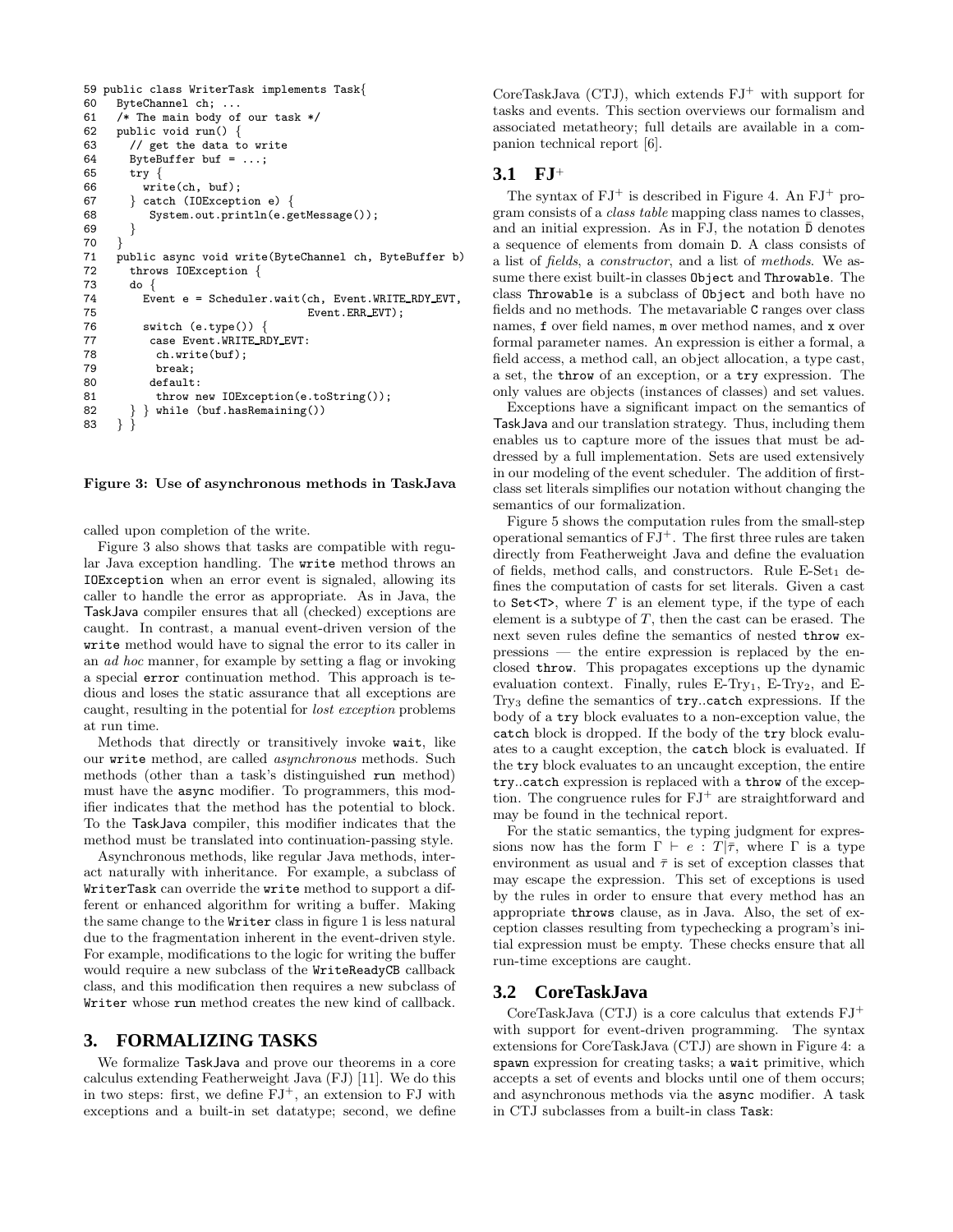| $FJ^+$ | Program<br>Class List<br>Constructor<br>Method<br>Type<br>Expressions<br>Values | P<br>CL<br>K<br>М<br>т<br>$e_{base}$<br>$\mathbf v$ | $\cdots$ $CL$ return e;<br>::= class C extends C $\{T \bar{f}; K \bar{M}\}\$<br>::= $C(\overline{T} \ \overline{f})$ { super( $\overline{f}$ ); this. $\overline{f} = \overline{f}$ ; }<br>::= T m( $\overline{T}$ $\overline{x}$ ) throws $\overline{C}$ {return e;}<br>$\cdot$ := $\circ$   Set <t><br/>::= <math>x \mid e.f \mid e.m(\bar{e}) \mid new C(\bar{e}) \mid (C)e</math><br/><math> \{\bar{e}\}\rangle</math>   throw e   try <math>\{e\}</math> catch (C x) <math>\{e\}</math><br/><math> ::= \text{ new } C(\overline{v})   {\overline{v}}</math></t> |
|--------|---------------------------------------------------------------------------------|-----------------------------------------------------|----------------------------------------------------------------------------------------------------------------------------------------------------------------------------------------------------------------------------------------------------------------------------------------------------------------------------------------------------------------------------------------------------------------------------------------------------------------------------------------------------------------------------------------------------------------------|
| CTJ    | Async methods                                                                   | M<br>e                                              | ::=    async T m(T $\bar{x}$ ) throws C {return e;}<br>$::=$   spawn $C(e)$   wait(e)                                                                                                                                                                                                                                                                                                                                                                                                                                                                                |

Figure 4: Syntax of  $FJ^+$  and CTJ.

#### $e \longrightarrow e$ ′

| $fields(C) = \overline{t}$                                                             | $mbody(m, C) = (\bar{x}, e_0)$                                 | $C <: C'$                                                                             |                                                                                                  |                                                             |                                                                     |         |
|----------------------------------------------------------------------------------------|----------------------------------------------------------------|---------------------------------------------------------------------------------------|--------------------------------------------------------------------------------------------------|-------------------------------------------------------------|---------------------------------------------------------------------|---------|
| (new $C(\overline{v})$ ). $f_i \longrightarrow v_i$                                    | (E-FD1)                                                        | $mbody(m, C) = (\bar{x}, e_0)$                                                        | (E-APP1)                                                                                         | $C <: C'$                                                   |                                                                     |         |
| (C') (new $C(\overline{v})$ ) $\longrightarrow$ new $C(\overline{v})$                  | (E-CST1)                                                       |                                                                                       |                                                                                                  |                                                             |                                                                     |         |
| $\emptyset \mapsto \overline{\tau}$ $\overline{\tau}$                                  | $\forall \tau_i \in \overline{\tau}.\tau_i <: \overline{\tau}$ | (E-SET1)                                                                              | $\text{new } C(\overline{v}, \text{throv } v_e, \overline{a}) \longrightarrow \text{throv } v_e$ | (E-TH1)                                                     | (throw $v_e$ ). $m(\overline{a}) \longrightarrow \text{throv } v_e$ | (E-TH2) |
| $v.m(\overline{v}, \text{throv } v_e, \overline{a}) \longrightarrow \text{throv } v_e$ | (E-TH3)                                                        | $\{\overline{v}, \text{throv } v_e, \overline{a}\} \longrightarrow \text{throv } v_e$ | (E-TH4)                                                                                          | (throw $v_e$ ). $f \longrightarrow \text{throv } v_e$       | (E-TH5)                                                             |         |
| (C)(throw $v_e$ ) $\longrightarrow$ throw $v_e$                                        | (E-TH6)                                                        | throw $v_e$ $\longrightarrow$ throw $v_e$                                             | (E-TH7)                                                                                          | try $\{v_i\}$ catch $(C_e \ x)$ $\{e_i\} \longrightarrow v$ | (E-TRY1)                                                            |         |
| $v = new C(\overline{v})$                                                              | $C <: C_e$                                                     | (E-TRY2)                                                                              | try $\{throw v_i\}$ $\{textrow v_i$                                                              |                                                             |                                                                     |         |

### Figure 5: Computation rules for  $FJ^+$ .

#### class Task extends Object { Object run(Object retVal) { return new Object(); } }

A task's run method contains the body of the task and is invoked after the task is spawned.

Figure 6 lists the operational rules for CoreTaskJava. The metavariable E represents an evaluation context (i.e., an expression containing a hole), which formalizes the next subexpression to be evaluated. We write  $E[e]$  to represent an expression  $E$  with a subexpression  $e$  in the next evaluation position.

The operational semantics of CTJ is given with respect to a program state, which consists of (1) an expression representing the in-progress evaluation of the currently executing task, and (2) a set  $\mathcal B$  of (Set<Event>,  $E[|)$  pairs representing the events that each task is blocked on and the task's current continuation (a CTJ evaluation context). Such a program state is denoted  $e|\mathcal{B}|$ .

We define a two-level operational semantics for CTJ programs. First, the  $\longrightarrow_c$  relation on expressions extends the  $FJ^+ \longrightarrow$  relation with congruence rules to evaluate the arguments of wait and spawn calls, as shown at the top of the figure. Second, we define a new relation  $\Longrightarrow_c$  on program states, which makes use of the  $\longrightarrow_c$  relation. We use this two-level approach to distinguish the evaluation steps that have no interaction with the currently blocked tasks (the  $\rightarrow_c$  relation) from those that do (the  $\Longrightarrow_c$  relation).

Rule  $E_c$ -Con is used to evaluate the current task as much as possible via  $\longrightarrow_c$ . When this rule is no longer applicable, there are three cases. If the current task contains a wait call to be evaluated next, rule  $E_c$ -Wait adds the blocked task to the program state and replaces the current expression with a new dummy value. Rule  $E_c$ -Spn models a spawn call similarly, treating the new task's execution (via run) as blocked on an empty event set. Finally, if the current task has been evaluated to a value, a blocked task is nondeterministically selected from the program state and its continuation is resumed, nondeterministically passing one of the waited-for events (rule  $E_c$ -Run). A NullEvent is passed if the task waits for an empty set of events (rule  $E_c$ - $\eta_{\emptyset}$ Run).

The key enhancement for static typechecking is the handling of asynchronous methods. In particular, the static type system ensures that any method that potentially invokes wait or a method declared async is either a task's run method or is itself declared async. Further, if a method  $m_1$  overrides another method  $m_2$ , then either both or neither must be declared async.

### **3.3 Type Soundness for CoreTaskJava**

We have proven type soundness for CTJ. We state the main theorems here; full proofs are provided in [6].

THEOREM 1. [ $\Longrightarrow_c$  Subject Reduction] If  $\vdash e : \mathsf{T}_e | \bar{\tau}_e$  and B OK and  $e|\mathcal{B} \Longrightarrow_c e'|\mathcal{B}'$ , then  $\vdash e':\mathrm{T}_{e'}|\bar{\tau}_{e'}$  and  $\mathcal{B}'$  OK.

The above theorem is a variant of the standard "subject reduction" theorem, which says that evaluation preserves typing. However, in our case the type of the expression resulting from a step of  $\Longrightarrow_c$  may be totally unrelated to the type of the original expression. This can occur because the two expressions may derive from two completely independent tasks. For example, if the step uses rule  $E_c$ -Run, then a task that has finished evaluating is replaced by the current continuation for one of the blocked tasks in the program state.

The progress theorem states that well-typed CTJ programs cannot get stuck, except when a bad cast occurs.

THEOREM 2.  $[\implies_c$  Progress| Suppose ⊢ e : T| $\bar{\tau}$  and B OK. Then one of the following must be true: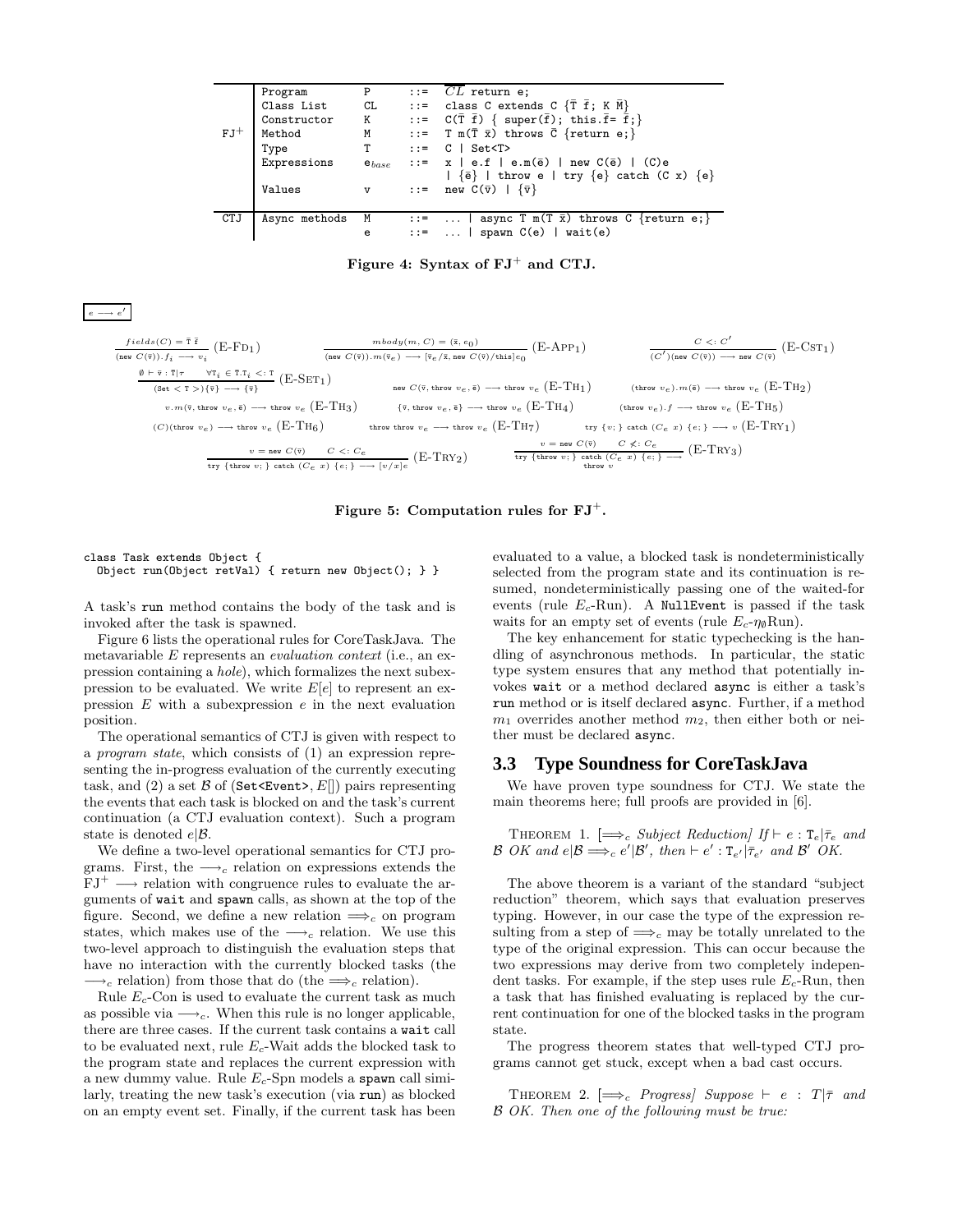$$
\frac{e_0 \to c e'_0}{\text{wait } e_0 \to c \text{ exit } e'_0} (E_c - \text{WT})
$$
\n
$$
\frac{e_0 \to c e'_0}{\text{pair } e_0 \to c \text{ pair throw } v \to c \text{ throw } v} (E_c - \text{WT})
$$
\n
$$
\frac{e_0 \to c e'_0}{\text{span } e_0 \to c \text{ span } e'_0} (E_c - \text{SP})
$$
\n
$$
\frac{e_0 \to c e'_0}{\text{span } e_0 \to c \text{ span } e'_0} (E_c - \text{SP})
$$
\n
$$
\frac{e_0 \to c e'_0}{\text{span } e_0 \to c \text{ span } e'_0} (E_c - \text{SP})
$$
\n
$$
\frac{e_0 \to c e'_0}{\text{span } e_0 \to c \text{ span } e'_0} (E_c - \text{SP})
$$
\n
$$
\frac{e_0 \to c e'_0}{\text{span } e_0 \to c \text{ span } e'_0} (E_c - \text{SP})
$$
\n
$$
\frac{e_0 \to c e'_0}{\text{span } e_0 \to c \text{ span } e'_0} (E_c - \text{SP})
$$
\n
$$
\frac{e_0 \to c e'_0}{\text{span } e_0 \to c \text{ span } e'_0} (E_c - \text{SP})
$$
\n
$$
\frac{e_0 \to c e'_0}{\text{span } e_0 \to c \text{ span } e'_0} (E_c - \text{SP})
$$
\n
$$
\frac{e_0 \to c e'_0}{\text{span } e_0 \to c \text{ span } e'_0} (E_c - \text{SP})
$$
\n
$$
\frac{e_0 \to c e'_0}{\text{span } e_0 \to c \text{ span } e'_0} (E_c - \text{SP})
$$
\n
$$
\frac{e_0 \to c e'_0}{\text{span } e_0 \to c \text{ span } e'_0} (E_c - \text{SP})
$$
\n
$$
\frac{e_0 \to c e'_0}{\text{span } e_0 \to c \text{ span } e'_0} (E_c - \text{SP})
$$
\n
$$
\frac{e_0 \to c e'_0}{\text{span } e_0 \to c \text{ span } e'_0} (E_c - \
$$

#### Figure 6: Operational Semantics of CTJ.

• e is a value and  $\mathcal{B} = \emptyset$ .

 $e \longrightarrow_c e'$ 

- e is of the form  $E[(T)v]$ , where  $E[$  is an evaluation context and v is a value whose type is not a subtype of T.
- There exists an expression  $e'$  and set of blocked tasks  $\mathcal{B}'$  such that  $e|\mathcal{B} \Longrightarrow_c e'|\mathcal{B}'$ .

Now we can state the main result for this section, namely type soundness for CTJ. Let  $\Longrightarrow_c^*$  denote the reflexive, transitive closure of the  $\Longrightarrow$  relation.

THEOREM 3. [Type Soundness] If  $P_c = \overline{CL}$  return e is a CTJ program and  $\vdash^c P_c$  OK, then one of the following must be true:

- $e|\emptyset \Longrightarrow_c^* v|\emptyset$
- $e/\emptyset$  diverges
- $e | \emptyset \Longrightarrow_c^* E[(T)v] | \mathcal{B}$ , where the type of v is not a subtype of T.

As corollaries of this theorem, it is easy to show that CTJ avoids the lost exception and lost continuation problems. First, the only way a well-typed program terminates is via either reduction to a value or via a bad cast. Therefore, a well-typed program cannot terminate with an uncaught exception. Second, a well-typed program continues execution unless it terminates or encounters a cast error (it does not get "stuck"). From this, it can be shown that, if program execution reaches an asynchronous method call or wait call, either evaluation of the calling expression is eventually resumed (with the results of the call), execution stops due to a runtime cast error, or the program diverges. In other words, asynchronous calls always complete, unless the entire program fails to complete.

### **3.4 Translating CoreTaskJava**

A CTJ program is translated to  $FJ^+$  by rewriting tasks and asynchronous methods to use a continuation-passing style. We describe this translation formally using a set of syntax transformation rules. Our technical report has the full details on the formal translation and its properties. The next section informally describes the translation performed by our implementation.

## **4. IMPLEMENTATION**

### **4.1 Compiling TaskJava Programs to Java**

The TaskJava compiler implements a source-to-source translation of TaskJava programs to (event-driven) Java programs. We refer to invocations of wait and async methods

collectively as asynchronous calls. Note that this translation is only needed for methods containing asynchronous calls all other methods are left unchanged.

In this section, we provide a high level overview of our compiler's implementation, using a series of small examples. A more complete example of the translation output may be found in the companion technical report [6].

CPS transformation of Tasks. The compiler uses continuation-passing style to break up the run methods of tasks into a part that is executed up to an asynchronous call and a continuation. Rather than implement the continuation as a separate class, we keep the continuation within the original method. The body of a task's run is now enclosed within a switch statement, with a case for the initial code leading up to the first asynchronous call and a case for each continuation. Thus, the switch statement acts as a kind of structured goto. We use this approach instead of separate methods to avoid building up the call stack when a loop's body contains an asynchronous call, since Java does not optimize tail-recursive calls.

Task state. Any state which must be kept across asynchronous calls (e.g., the next step of the switch statement) is stored in a new state field of the task. An inner class is defined to include these new fields.

If local variables are declared in a block that becomes broken across continuations, they must be declared in a scope accessible to both the original code and the continuation. Currently, we solve this problem by changing all local variables to be fields of the state object.

Calls to spawn. The spawning of a new task is implemented by creating a new task object and then registering this object with the scheduler, which will then call the task's run method.

Calls to asynchronous methods. When an asynchronous method is called, a callback object is created and passed to the callee. The run method of this callback should be invoked upon completion of the callee method. The caller returns immediately upon return from the callee, to be resumed later by the callback. For example, consider the following asynchronous call which returns a concatenated string:

...  $x = \text{concat}('iabc'); 'xyz');$ 

This would be translated to:

case 1: ...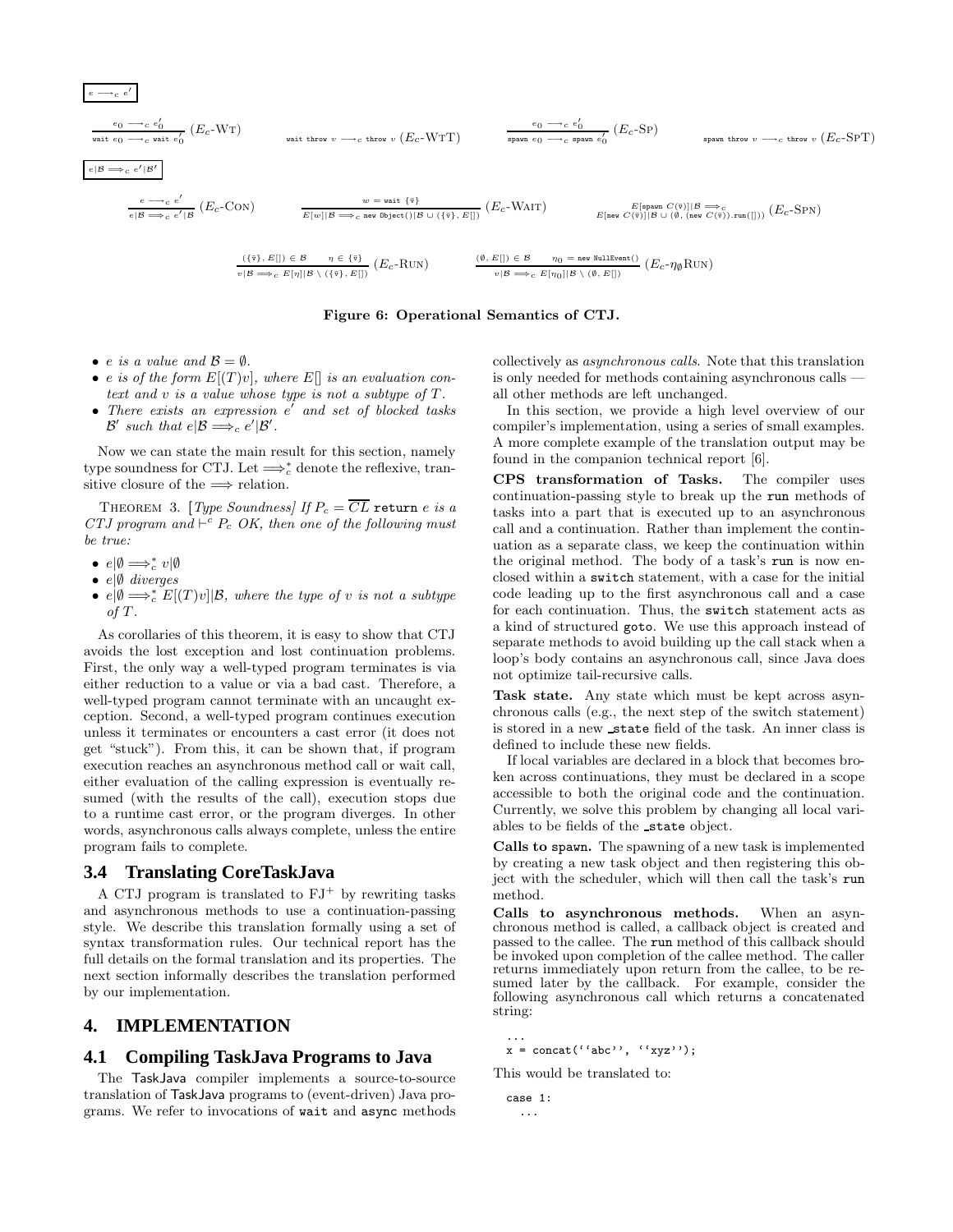```
concat(''abc'', ''xyz'', new run_callback(this, 2));
 return;
case 2:
 x = (String)this._state._retVal;
```
Here, concat is passed a third parameter, a new callback object. The callback is initialized with a reference to the calling task (this) and the switch step to resume upon completion of the call. The actual assignment of x now occurs in the following switch step.

Callback classes are created by the compiler. To resume a task, the callback simply assigns to two compiler-generated fields in the task and re-invokes the task's run method. The first compiler-generated field, state. step, indicates the switch case to resume (2 in our example). The second field, state. retVal, contains the result of the asynchronous call (the concatenated string, in our example).

We introduce temporary variables in situations where breaking up an expression at asynchronous calls becomes difficult. For example, a nested asynchronous call, such as in concat(concat(x, y), z), is first assigned to a temporary variable, which is passed to the outer call. Temporaries are also used when an asynchronous call occurs inside an if or loop condition.

Calls to wait. Calls to wait may be translated in a similar manner to asynchronous method calls, replacing the wait call itself with a scheduler event registration. In our implementation, we take a slightly different approach, described in section 4.2.

Asynchronous methods. The signature of an asynchronous method is changed to include an additional callback parameter. This callback is called upon completion of the method. Any return value is passed to the callback, instead of being returned to the asynchronous method's caller.

The bodies of async methods are translated in a similar manner to tasks. However, since simultaneous calls of a given method are possible, the state object is passed as a parameter to the method, rather than added as a field to the containing class. To achieve this, the main body of the method is moved to a separate (private) continuation method. The original (externally callable) method just constructs a state object, stores the method arguments in this state, and then calls the continuation method. As with tasks, asynchronous methods return immediately after calling an asynchronous method or register, and are resumed through a callback.

Loops. If an asynchronous call occurs within a loop, the explicit loop statement is removed and replaced with a "branch and goto" style of control flow, simulated using steps of the switch statement. The entire switch statement is then placed within a while loop.

For example, consider the following call to concat:

```
String s = \{(')\}\; ; int i = 0;
while (i<5) {
  s = \text{concat}(s, 'a'); i = i + 1;}
...
```
This would be translated as follows:

```
while (true) {
  switch (_state._step) {
  case 1:
     _{{\text{state.s}}} = ''''; _{{\text{state.i}}} = 0;
  case 2:
```

```
if (!(\_state.i \le 5)) \{ \_state.\_step = 4; break; \}concat(_state.s, 'a', new run_callback(this, 3));
 return;
case 3:
  _state.s = (String)_state._retVal;
  _ _state.i = _state.i + 1;
  _state._step = 2; break;
case 4:
  ...
```
In the first case, we see the translated initialization assignments. The local variables have been made into fields of the the task's state member. We fall through to the second case, which implements the "top" of the original while loop. If the original loop condition is false, we simulate a goto to step 4 by setting the step variable to 4 and breaking out to the enclosing while loop. Otherwise, we call concat, passing a new callback object, and then return. Upon completion of concat, the callback will set the step to 3 and invoke the task's run method. This gets us back to case 3 of our switch statement. At the end of this case, we simulate a goto back to the top of the loop by setting the step variable to 2 and breaking out of the enclosing switch.

Exceptions. Due to the CPS translation, asynchronous methods cannot simply throw exceptions to their callers. Instead, exceptions are passed from callee to caller via a separate error method on the callback. The body of an asynchronous method which may throw exceptions is enclosed in a try..catch block. If an exception is thrown, the error method of the callback is called (instead of the normal control flow's run method), with the exception passed as a parameter.

The callback's error method assigns its exception to a compiler-generated error field of the state object and then resumes the associated caller. When an asynchronous call may have thrown an exception, the continuation code of the task or asynchronous method then checks whether the error field has been set. If so, it re-throws the exception.

Consider the following example:

```
try {
 x = \text{concat}('iabc''), (ixyz'');
} catch (IOException e) {
  System.out.println(''error!'');
}
...
```
This would be translated as:

```
case 1:
 concat(''abc'', ''xyz'', new run_callback(this, 2));
 return;
case 2:
 try {
   if (_state._error!=null) throw _state._error;
   x = (String)_state._retVal;
 } catch (IOException e) {
   System.out.println(''error!'');
 }
  ...
```
We initiate the concat asynchronous call as before. However, upon resumption of the caller, we check the error field to see if an exception occurred. If so, we re-throw the exception. The continuation block is enclosed in a try statement. Thus, if the callee throws an IOException, the appropriate catch block is invoked.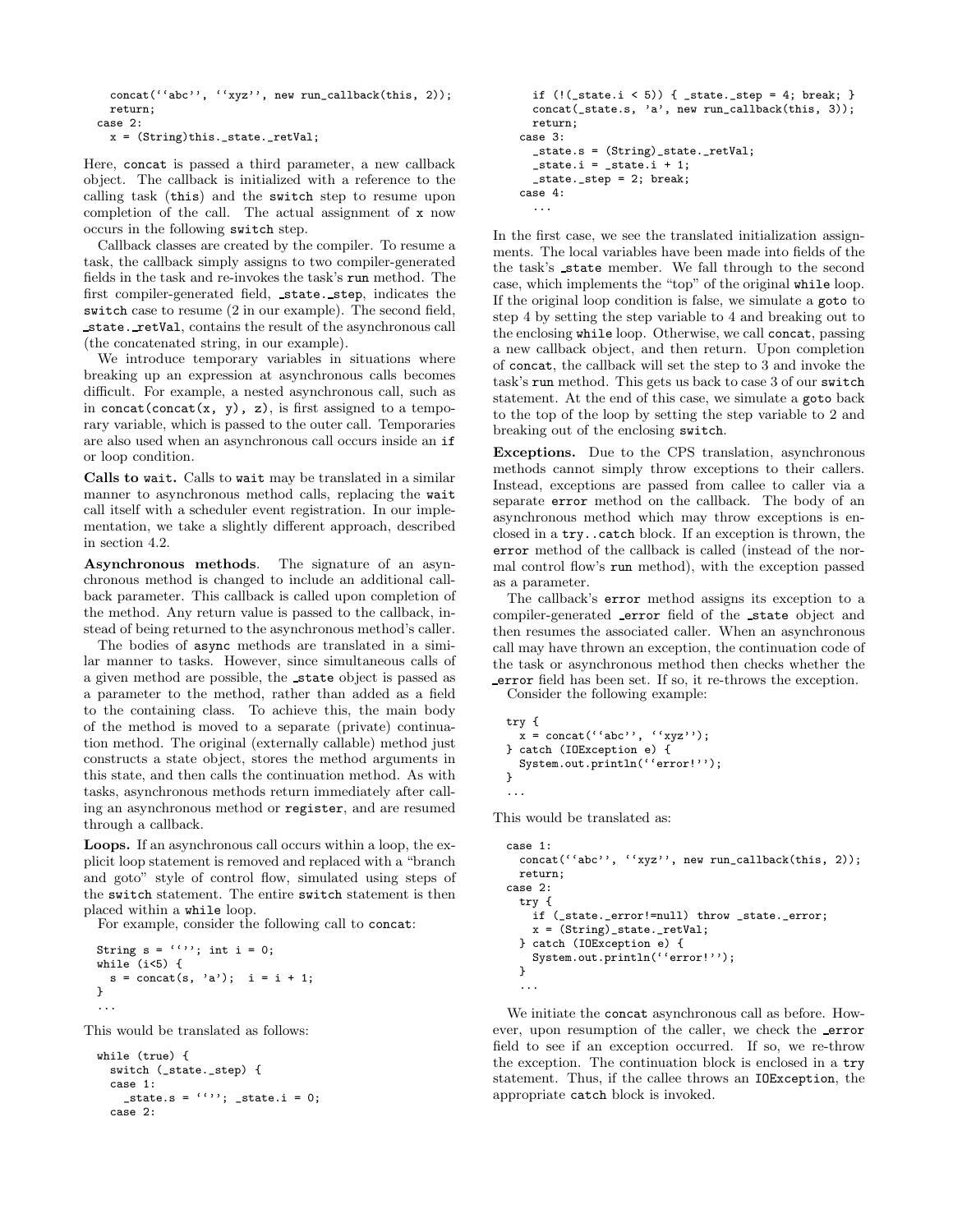### **4.2 The scheduler**

An important design goal for TaskJava is to avoid making the language dependent on a specific scheduler implementation and its definition of events. One approach (used in the examples of section 2) is to specify one or more schedulers to the compiler, perhaps as a command-line option. The compiler then replaces wait calls with event registrations for this scheduler.

We chose a more flexible approach in our implementation. We do not include a wait call at all, but instead provide a second type of asynchronous method — asyncdirect. From the caller's perspective, an asyncdirect method looks like an asynchronous method with an implicit (rather than explicit) callback. However, the declaration of an asyncdirect method must contain an explicit callback. No translation of the code in the method's body is performed — it is the method's responsibility to call the callback upon completion. Typically, an asyncdirect method registers an event, stores a mapping between the event and the callback, and then returns. Upon completion of the event, the mapping is retrieved and the callback invoked.

This approach easily permits more than one scheduler to be used within the same program. Also, existing scheduler implementations can be easily wrapped with asyncdirect methods and used by TaskJava.

For our experiments, we implemented a single-threaded scheduler on top of Java's nonblocking I/O package (java.nio). Clients may register a callback to be associated with events on a given channel (socket). The scheduler then registers interest in the requested events with the Java nio layer and stores an association between the events and callbacks in a map. The scheduler's main loop blocks in the nio layer, waiting for an event to occur. Upon waking up, the scheduler iterates through the returned events and calls each associated client callback.

We have also implemented a thread-pooled scheduler which can concurrently process events. Event registrations are transparently mapped to threads by hashing on the associated channel. This scheduler provides the same API as our single-threaded scheduler, permitting applications which do not share data across tasks to take advantage of threadpooling without any code changes.

### **5. CASE STUDY**

Fizmez. As a proof-of-concept for TaskJava, we modified an existing program to use interleaved computation. We chose Fizmez [4], a simple, open source web server, which originally processed one client request at a time. We first extended the server to interleave request processing by spawning a new task for each accepted client connection. To provide a basis for comparison, we also implemented an eventdriven version of Fizmez.

Task version. In this version, each iteration of the server's main loop accepts a socket and spawns a new WsRequest task. This task reads HTTP requests from the new socket, retrieves the requested file and writes the contents of the file to the socket.

The original Fizmez server used standard blocking sockets provided by the java.io package. To port Fizmez to Task-Java, we needed to convert the server to use our event scheduler. We used TaskJava's asynchronous methods to build an abstraction on top of our scheduler with an API that mir-

| Client  | Latency(ms) |       | Throughout (req/sec) |       |
|---------|-------------|-------|----------------------|-------|
| threads | Event       | Task  | Event                | Task  |
|         | 33.0        | 31.1  | 30.2                 | 32.1  |
| 25      | 76.8        | 79.2  | 322.1                | 306.3 |
| 50      | 112.4       | 120.0 | 443.4                | 413.5 |
| 100     | 187.6       | 197.0 | 351.0                | 262.2 |
| 200     | 317.3       | 345.8 | 403.5                | 225.8 |
| 300     | 455.8       | 462.4 | 324.2                | 328.6 |
| 400     | 601.4       | 695.9 | 216.0                | 212.0 |

Table 1: Web server performance test results

rors that of the java.io package. This approach allowed us to convert I/O calls to TaskJava simply by changing class names in field and method argument declarations.

Overall, we were able to maintain the same organization of the web server's code as was used in the original implementation. The main change we made was to refactor the request-processing code out of the main web server class and into a new class. This change was necessary since requests are now processed concurrently, so each request must maintain its own state.

Explicit event version. The event-driven implementation required major changes to the original Fizmez code. The web server no longer has an explicit main loop. Instead, a callback re-registers itself with the scheduler to process the next connection request. More seriously, the processing of each client request, which is implemented in a single method in the original and TaskJava implementations, is split across six callback classes and a shared state class in the explicit event implementation.

### **5.1 Performance Experiments.**

We compared the performance of the TaskJava and explicit event-driven web server implementations using a multi-threaded driver program that submits 25 requests per thread for a 100 kilobyte file (stored in the web server's cache). Latency is measured as the average time per request and throughput as the total number of requests divided by the total test time (not including client thread initialization).

The performance tests were run on a Dell PowerEdge 1800 with two 3.6Ghz Xeon processors and 5 GB of memory. Table 1 shows the experimental results. The columns labeled "Event" and "Task" represent results for the event-driven server and the TaskJava server, respectively.

The overhead that TaskJava contributes to latency is within 10%, except at 400 client threads, where it reaches 16%. The throughput penalty for TaskJava is low up through 50 threads, but then becomes more significant, reaching 44% at 200 threads. Above 200 threads, the total throughput of both implementations drops, and the overhead becomes insignificant.

These results are not surprising, as we have not yet made any efforts to optimize the continuation-passing code generated by our compiler. There are two main differences between the TaskJava compiler-generated code and the handoptimized event code. First, compared to the event version, each TaskJava asynchronous call involves one extra method call, extra assignments (for the step, retVal, and error fields), and an extra switch statement. Second, the eventdriven server pre-allocates and reuses callbacks. For example, in the event-driven implementation, we associate reused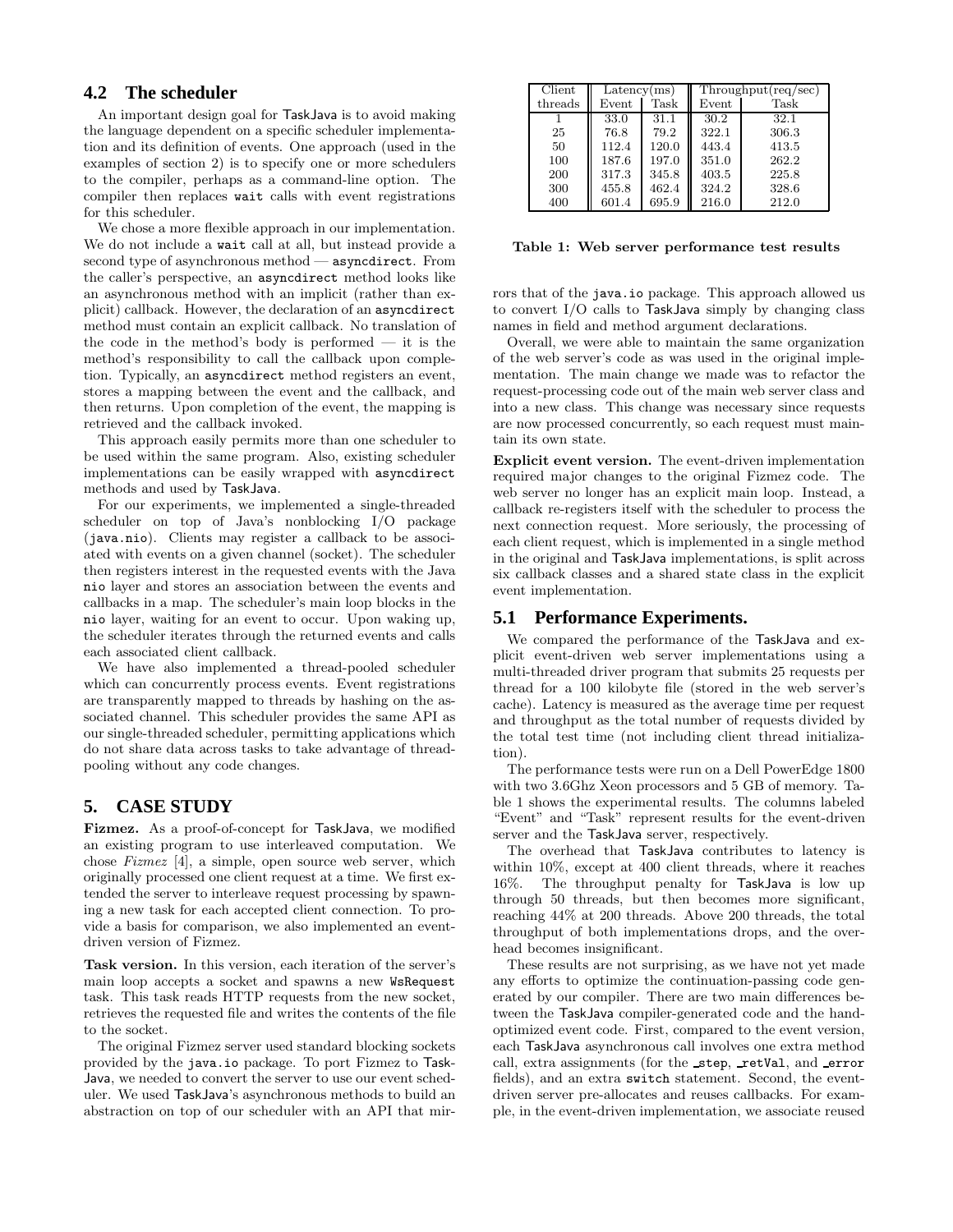callbacks with each connection, as we know that, by design, there will be only one read or write request pending on a given connection at a time. In contrast, the TaskJava compiler currently allocates a new callback for each asynchronous call.

We are investigating approaches to reduce this overhead for a future version of the TaskJava compiler. To reduce the cost of the switch statement and extra assignments, we can embed the continuation code directly in a callback, except when it occurs within a loop. Alternatively, we may achieve more flexibility in structuring control flow by compiling directly to JVM bytecode. Without an interprocedural analysis, we cannot remove all extra callback allocations. However, we can allocate a single callback per enclosing method rather than per called method. This will eliminate the majority of runtime allocations that occur in our web server.

### **6. RELATED WORK**

Event-driven programming is pervasive in many applications, including servers [16, 22], GUIs, and sensor networks applications [8, 10]. In [1], event-based and thread-based styles are broken into two distinct differences: manual vs. automatic stack management and manual vs. automatic task management. Threads provide automatic stack and task management, while events provide manual stack and task management. By this classification, TaskJava provides manual task management and automatic stack management. A hybrid cooperative/preemptive approach to task management is also possible in TaskJava by using a thread-pooled scheduler. Asynchronous methods in TaskJava make explicit when a method may yield control, addressing the key disadvantage of automatic stack management cited by [1].

Cooperative multitasking. The introduction compared TaskJava's approach with the concept of cooperative multitasking. Many implementations exist for cooperative multitasking in  $C$  and  $C++$ . In fact,  $[5]$  lists twenty such implementations. Aside from the differences discussed in the introduction, context switching in these systems is typically implemented through C or assembly-level stack manipulation. Stack manipulation is not possible for virtual machine-based languages, like Java, so TaskJava uses the CPS approach instead. While this approach is more complicated, it can be advantageous. In particular, the stack-based approach requires a contiguous stack space to be allocated per thread, which may result in a significant overhead when many tasks are created.

The C library and source-to-source compiler Capriccio [21] provides cooperative threading, implemented using stack manipulation. It avoids the memory consumption problems common to most cooperative and operating system thread implementations by using a whole-program analysis and dynamic checks to reduce the stack memory consumed by each thread. This downside of this approach is the loss of modular compilation. Capriccio also suffers from the other weaknesses of cooperative threading — difficulty implementing on top of a VM architecture and lack of scheduler flexibility.

Functional Programming Languages. The functional programming community has explored the use of continuations to preserve control flow in the context of concurrent programming. [9] and [18] describe the use of Scheme's firstclass continuations to avoid the inversion of control in web programs. Concurrent ML [19] builds pre-emptive threads on top of continuations. Concurrent ML also adds first-class events to the SML language, including a choose primitive, which can be used to build constructs equivalent to Task-Java's wait.

TaskJava's asynchronous methods can be viewed as a limited form of continuation. Although asynchronous methods do not support some programming styles possible with continuations, providing a more limited construct enables the TaskJava compiler to statically and modularly determine which calls may be saved and later resumed. This limits the performance penalty for supporting continuations (such as storing call state on the heap) to those calls which actually use this construct.

The functional programming community has also worked to extend the Continuation Passing Style transformation to better serve the needs of concurrent programs. [7] describes trampolined style, a programming style and transformation which permits the interleaving of tail recursive functions. [14] describes a sequence of code transformations which avoid inversion of control issues in web programs, without requiring language support for continuations. Neither approach provides a limited, modular translation which can coexist with existing codebases. In addition, both papers describe translations in the context of late-bound, functional languages, as opposed to a statically-typed, object-oriented, non-tail-recursive language like Java.

In [17], a transformation for Scheme programs is described, which permits the implementation of first class continuations on top of a non-cooperating virtual machine. The transformation installs an exception handler around the body of each function. When the current continuation is to be captured, a special exception is thrown. The handler for each function saves the current function's state to a continuation. This approach avoids changing function signatures, permitting some interoperability between translated and non-translated code. However, if a non-translated function appears on the stack when a continuation is captured, a runtime error is thrown. By using method annotations to direct the translation, TaskJava avoids this issue while still permitting interoperability between translated and nontranslated code.

Languages and Tools for Embedded Systems. nesC [8] is a language for embedded systems with direct language support for writing in a continuation passing style. As such, it suffers from the lost continuation problem — there is no guarantee that a completion event will actually be called. This approach was chosen by the designers of nesC because it can be implemented with a fixed-size stack and without any dynamic memory allocation.

[13] describes a source-to-source translator for Java Card applications. It uses a whole-program translation to convert code interacting with a host computer to a single large state machine. Like TaskJava, it must break methods up at blocking calls (limited to the Java Card communication API) and must handle classes and exceptions. However, the translator does not support concurrent tasks or recursive method calls. In addition, rather than use method annotations, method bodies are split at each method call, regardless of whether they contain blocking calls. These limitations, appropriate to an embedded environment, significantly simplify the translation algorithm. Tasks in TaskJava are more general and thus useful in a wider range of applications.

Simplifying event systems through meta-